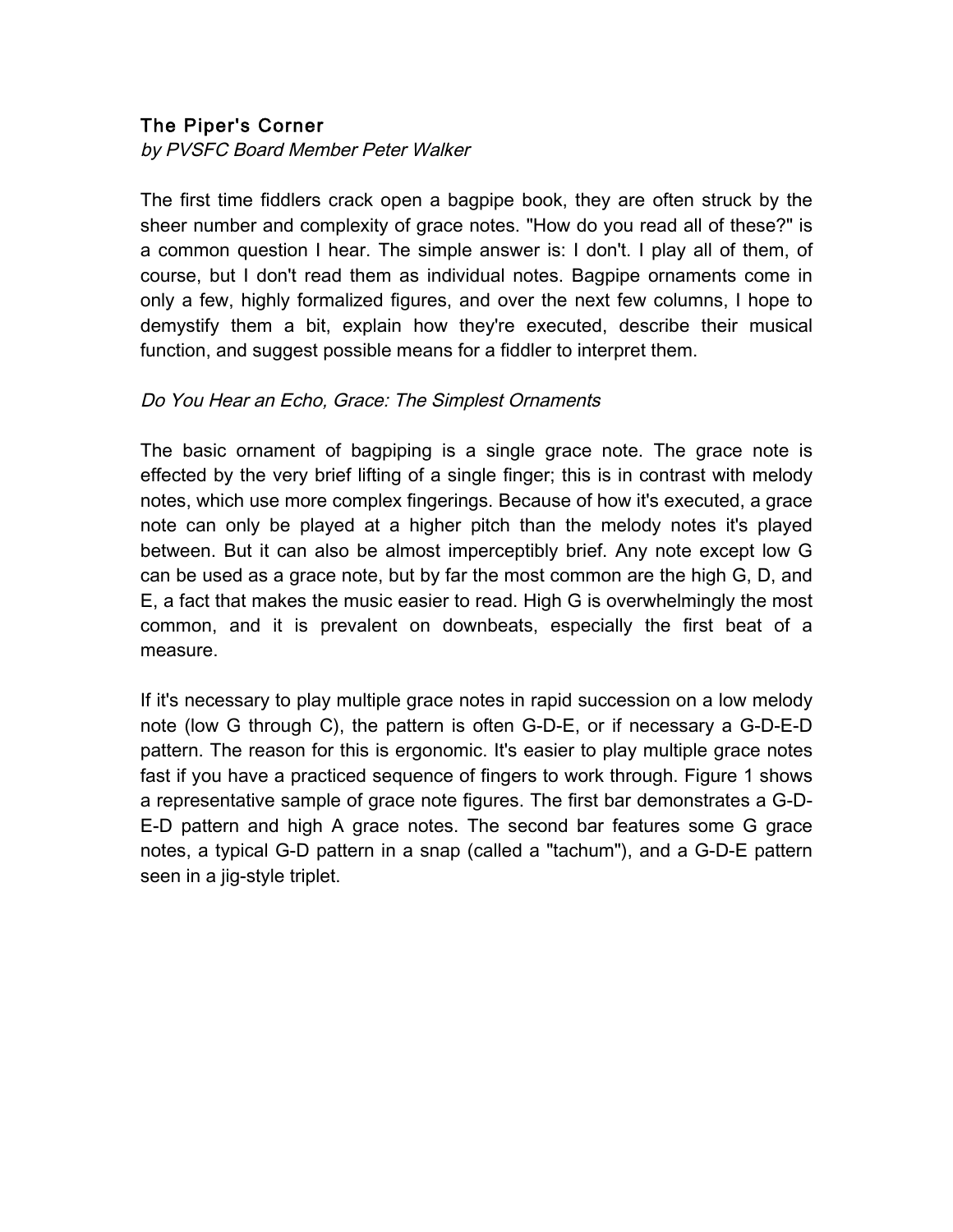**Bagpipe Gracing 1** 



Similar to the grace note, and notated identically, is the echo beat. Where grace notes briefly lift a finger to play above the melody pitch, echo beats briefly slap down fingers to play a brief moment of lower pitch. For notes lower than D, the echo beat is low-G. For E, the echo beat is low A. For notes above E, the echo beat is the note below. D is a special case: it has two echo beats, a "light" to C, and a heavy to G. Figure 2 shows a number of examples of echo beats. Note that a gracing can be identified as an echo beat because it is lower in pitch than the two adjacent melody notes. While much rarer, echo beats are used similarly to grace notes, but only rarely at the start of a bar. They have a more percussive sound than a grace note, and are often used to go from one note to a lower one, especially from B to low A (the echo beat between them being a G), and there especially at the end of a phrase.

Grace notes and echo beats are principally articulatory in nature. That is, their primary purpose is to create a stronger separation between notes. An open-end chanter like that on the Highland pipes is necessarily a legato instrument. Grace notes permit a more staccato-like sound to be achieved. Most simple gracing of these two types occurs on a down beat, though they will less frequently be seen on an upbeat, and sometimes to articulate the two notes in a Scottish snap-like figure (see Figure 1).

A fiddler looking to replicate the sound of a simple gracing may use a tap on a note change, though usually a brisk change of bow direction (as opposed to a slur) achieves an equivalent level of articulation.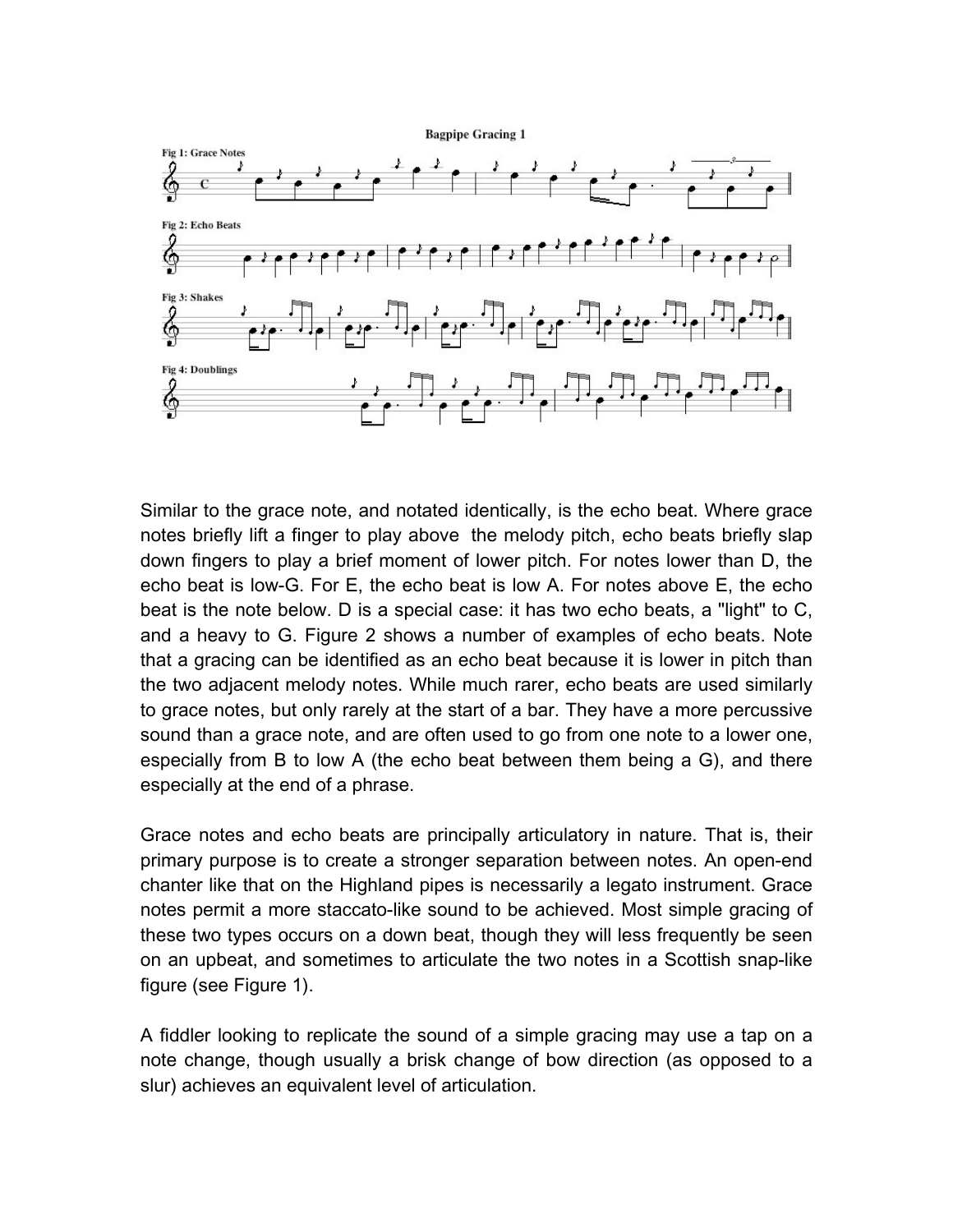## Shake Your Doublings: Two-Pulse Emphatics

Building on the simple gracing is a family of two types of compound ornament: shakes and doublings. Both are formed similarly. On the note change (usually on the downbeat, but sometimes the upbeat), a G-grace note is sounded. Some time after a brief interlude of the melody note, a second grace note or an echo beat is sounded, and then one holds the melody note for the remainder of the nominal value of the note. In the case of a shake, the second pulse is an echo beat (Figure 3), and in the case of a doubling, the second pulse is another grace note (D when the melody note is G, A, B, or C; the note above the melody note for E and F).

These ornaments normally imply an accent on a note. As bagpipes can not play dynamically, doublings and shakes are one mechanism by which stress is implied. Doublings are by far the more common of the two. Shakes, on the other hand, tend to be associated with a repeated note at the end of a phrase, especially in tunes in the key of D. In the first few bars of Figures 3 and 4, I demonstrate how shakes and doublings, respectively, are approximately played, and how they are actually notated in bagpipe music. Having established the pattern, the remainder of the bars in each figure show the bagpipe notation only. In both cases, note that the middle grace note actually lasts a perceptible amount of time, while the initiating G and subsequent grace note are ideally imperceptibly short.

Marches, even ones played by beginners, can be thickly populated with doublings, and even a few shakes. These ornaments appear complicated in print, and one wonders, "how can you read them at tempo?" But shakes and doublings on a note are always formed the same way, so a doubling on D is always a doubling on D, and a shake on F always a shake on F. One need not read the ornament while playing so much as recognize it, then execute the finger movements you've drilled. In a sense, a piper shape-reads the ornament and plays by reflex. The ornament is recognized as a 2-pulse emphatic by the first two grace notes, and distinguished between a doubling and a shake by noting whether the third grace note is higher or lower on the staff than the second grace (and melody) note.

How might a fiddler interpret these ornaments? The most literal interpretation would be to perform a tap on the note change, and a second (delayed) tap a brief moment later: a double-tap. However, as mentioned above, a briskly articulated bow change usually achieves the same effect as the initial G-grace note, so a delayed tap is usually enough to imply this type of ornament. How long should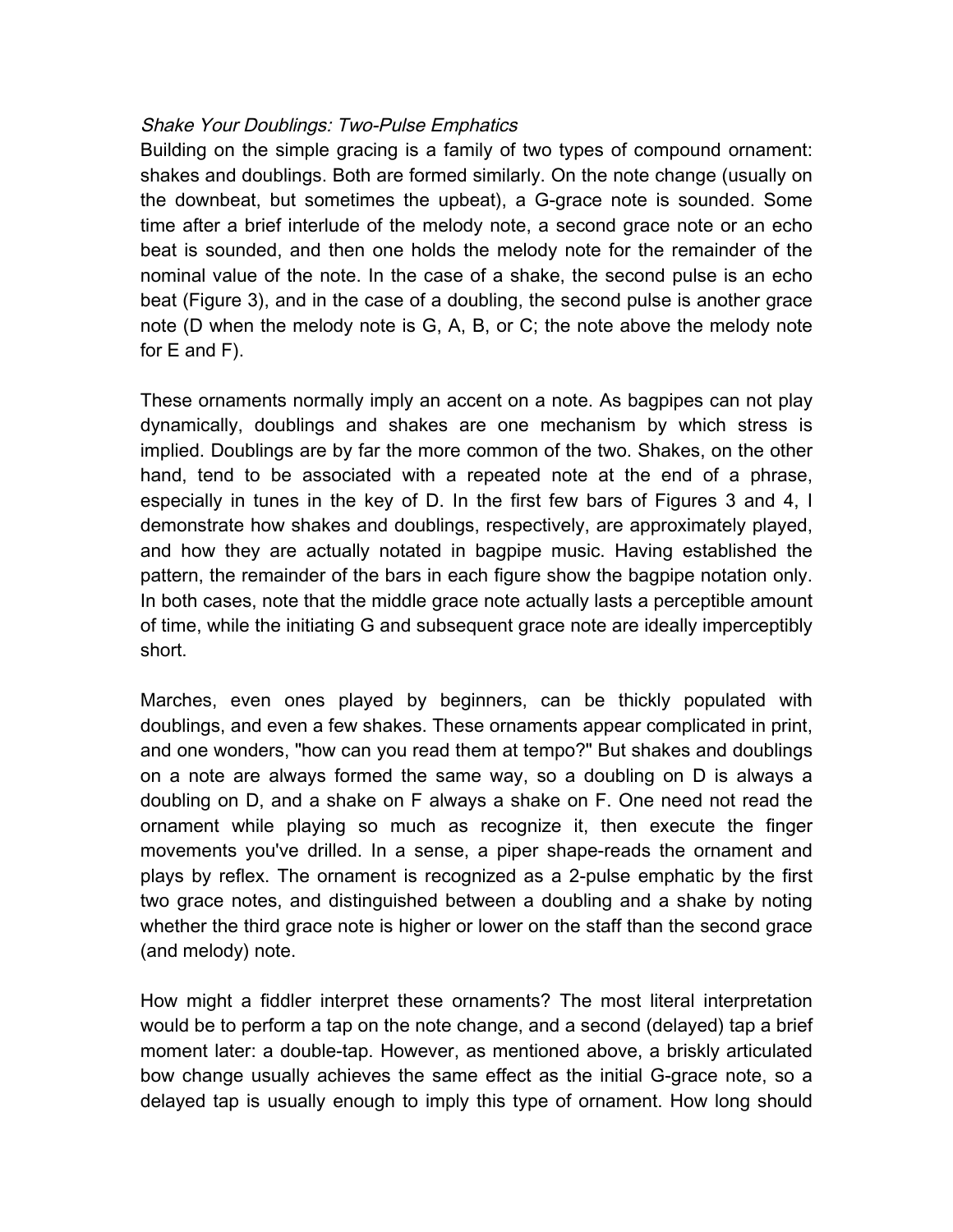the delay between the note change and the delayed tap last? Pipers speak of this in terms of the "openness" of the doubling or shake. It depends on the tune's tempo. Faster tunes like reels will see very "closed" doublings (with a short delay), marches and airs might see more open doublings. But this holds true: if the smallest basic note on which a doubling or shake might occur is an eighth note, then the delay should be less than a sixteenth note, so that the most open possible doubling will bisect the note it's occurring on. Furthermore, with some exceptions, doublings and shakes should be "balanced" in a given tune, or set of tunes of the same rhythmic type. That is, if you're playing a set of 4/4 marches, all doublings and shakes in all the tunes should be of the same size; and hence the delay in the delayed tap would also be balanced across the tunes.

But what about shakes and doublings to and from high G and high A? This and more, next time when we discuss Advanced Emphatics: High A and Halfdoublings, Fake Shakes, Jig Shakes, and other oddities.

#### Half on the High Hand

In my last column, I discussed basic articulatory grace notes, and the workhorses of bagpipe emphatic ornamentation, shakes and doublings. But note that I only discussed shakes and doublings up to the melody note F. What about the high G and high A? Well, these are necessarily special cases. As two-pulse emphatic ornaments generally start with a G grace note, a note unavailable when playing notes higher than F, these shakes and doublings must be formed differently. The simplest case is shakes and doublings from high A to a note lower than F. In this case, the initial G-grace note is simply left off. We call these "half-shakes" and "half-doublings". Other than the missing initial grace note, they are timed exactly as any other shake or doubling would be. In the case where there is a shake or doubling from high G to a note lower than F, there are two possibilities. Either one could, as with coming from high A, perform a half-doubling or half-shake, or alternatively, one could use a high A grace note in the place of the high G grace note that usually initiates these ornaments. The choice is left to the composer or arranger, and is indicated in the music. If the high A grace note is used, it's called a "High A doubling or shake" or a "Thumb doubling or shake".

In the case of going to high G and high A, the situation is similar: to high A, one performs a half-shake, and to high G one performs either a half-shake or a shake with an initial high A grace note in place of the high G. The nomenclature, however, is somewhat confusing, though. Though performed as shakes to high G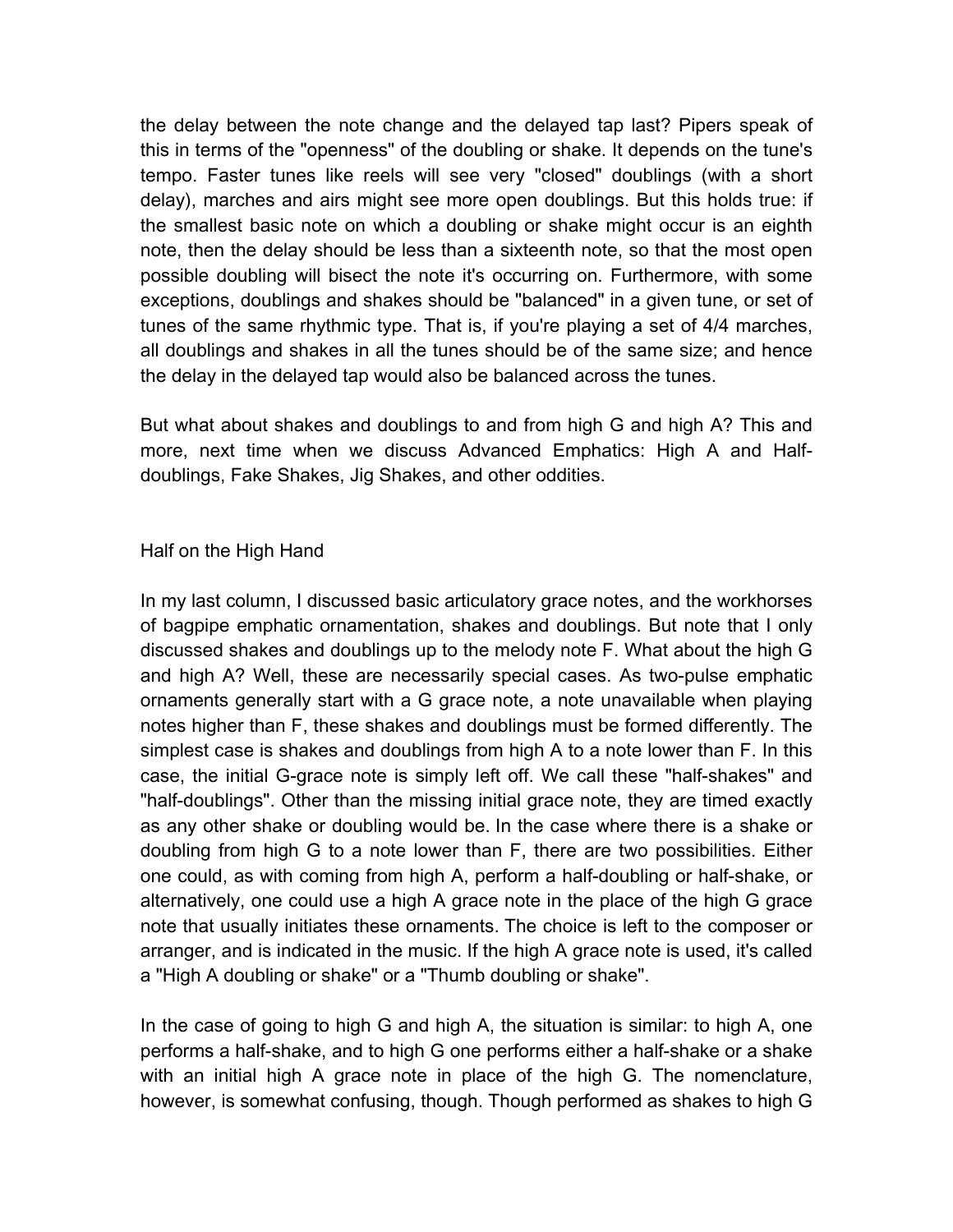and high A, these are called "doublings". Figure 5 shows, in the first bar from left to right, a high-A doubling from C to high G, a high-A doubling from high G to C, then half-doublings to and from the same. The second bar shows half-doublings from and to high A. The third bar shows a half-shake from high A and a high-A shake from high G. For a fiddler, the most literal translation of these ornaments is a delayed tap.



#### **Cadences**

In our last installment, I discussed grace notes, simple gracings higher in pitch than the melody notes they separate, and echo beats - simple gracings lower in pitch. There is, though rare, a third category, called a "cadence", where the melody is falling down the scale, and there is a grace note of intermediate pitch inbetween. Cadences in "light music" (marches, airs, dance tunes) are a holdover from piobaireachd, usually start on an E melody note, and the cadence will typically be a D grace note. In this case, the cadence acts like a very short melody note taken from the time of the previous melody note. I've shown a cadence in the first bar of Figure 6. How they appear in "light music" is different from how they're written in piobaireachd, so we will one day visit cadences again.

### Sometimes a Shake Isn't a Shake

Once in a while, bagpipe notation is sloppy, and one sees ornaments that aren't ornaments at all. One prominent case of this is seen in the last two bars of Figure 6. In reels, sometimes one will see a half-shake that comes from a note other than high G. Though notated as such, this is not a half-shake at all, but rather an idiomatic way of writing a melody then grace note. The second bar shows an example of this as one might see written. If one were to literally interpret this, one would play a quarter note E, then a half-shake on the B dotted eighth, followed by an A sixteenth. But that's not what's meant. A half-shake begins on the beat,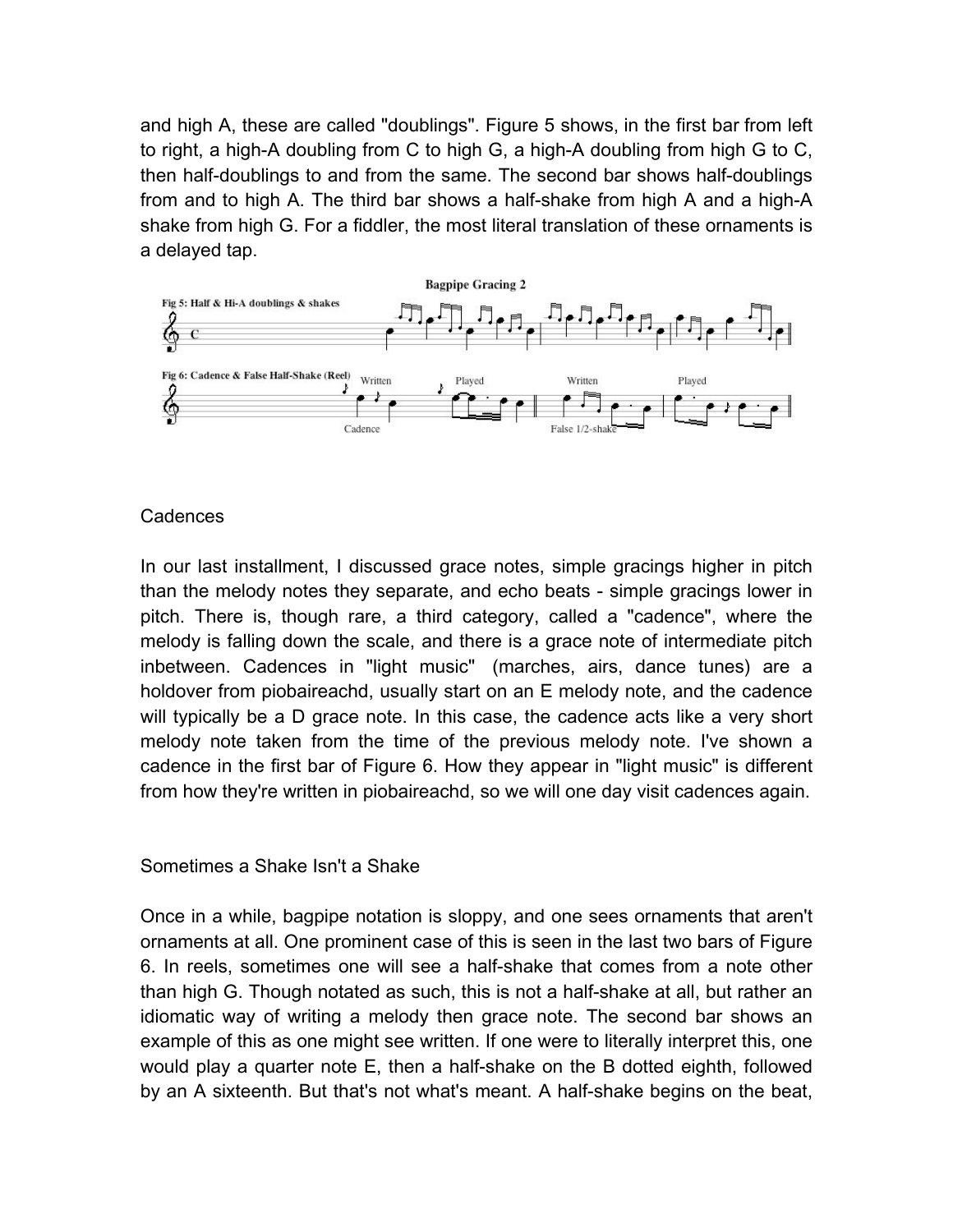but this "fake shake" ends on it! The third bar indicates how it should be written; as a standard swung reel rhythm. How does one tell the difference from a "fake shake" and a real half-shake? There are two clues: first, the "fake shake" appears almost exclusively in reels, and it is characterized by a half-shake that comes from a quarter note that's not high G or high A.

In our last installment, we began discussing some oddities in two-pulse emphatics like shakes and doublings; we'll wrap that discussion up here, and dip our toes in the waters of our next subject: anticipatory ornaments

### Sometimes a Doubling Is A Triplet

There's another wrinkle that usually appears in Strathspeys, but occasionally appears in other tunes. When a doubling is applied to a snapped figure (sixteenth-dotted eighth), the intent is to form a triplet, similar in rhythm to a birl. Figure 7 shows an example of this from the Strathspey "Susan McLeod". The first bar shows how the tune is written, and the subsequent bars how it is played. Note that the first doubling is a true doubling, while the second is a triplet. This is the exception to the "all shakes and doublings should be balanced" rule. In the case of a tune with both doublings and doublings-as-triplets, the regular doublings should be played fairly closed, and the doublings-as-triplets should resemble, and be balanced against, birls, which will be fairly open. Doublings-astriplets may be better performed by a fiddler with a birl-bowing rather than by taps, though it takes some practice to change notes for the third pulse of the birl.